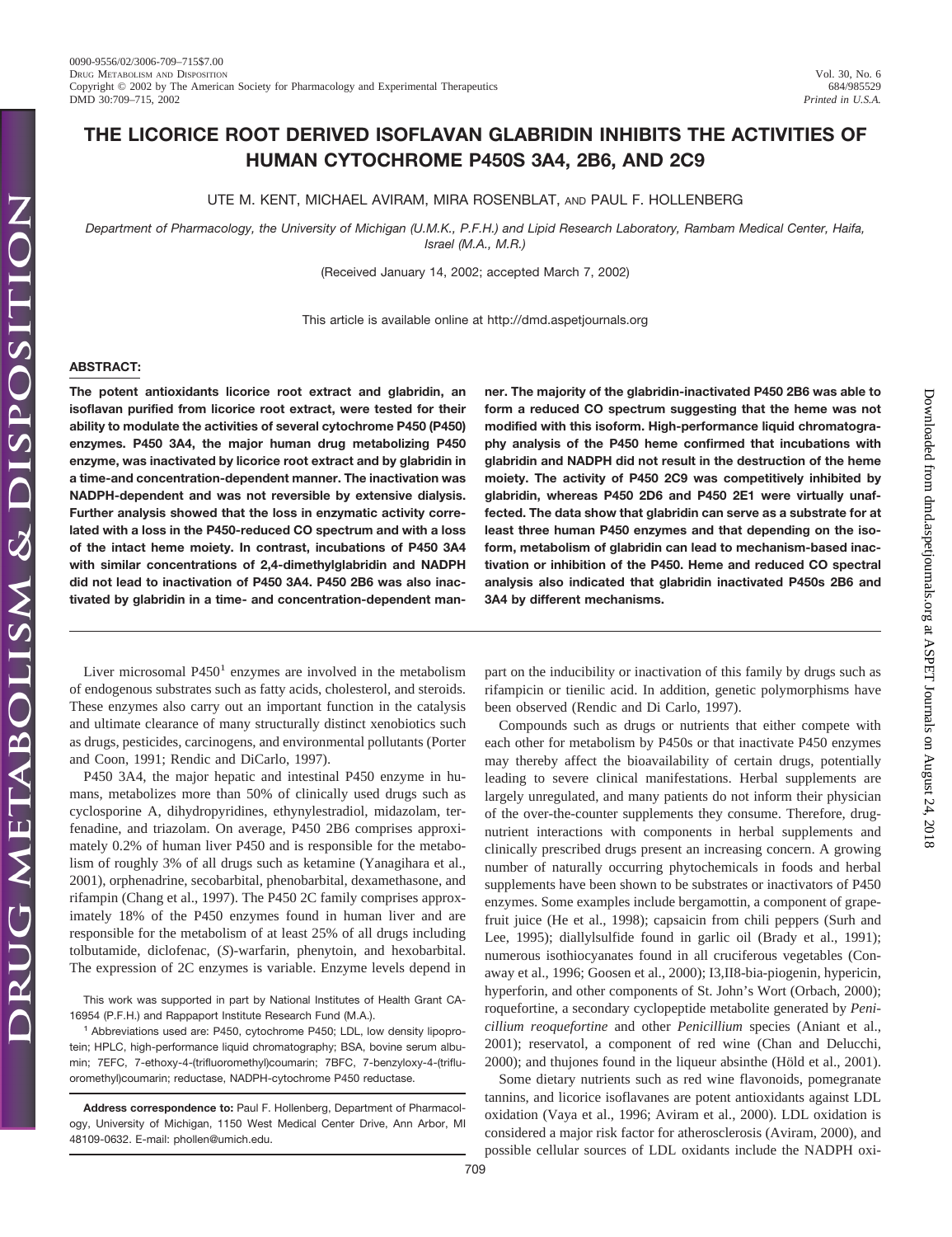

FIG. 1. *Structure of glabridin.*

The two hydroxyl groups on the 2 and 4 position of the B ring of glabridin are methylated in 2,4-dimethylglabridin.

dase (Aviram et al., 1996), lipoxygenase (Parthasarathy et al., 1989), myeloperoxidase (Podrez et al., 2000), paraoxanase (Aviram et al., 1999b), and the P450 enzymes (Aviram et al., 1999a). The herbal supplement licorice is reported to have "liver protective" functions (White and Foster, 2000). The dried roots of the licorice plant *Glycyrrhiza glabra* have been consumed for the past 6000 years and are used as flavoring and sweating agents, as demulcents and expectorants in the Western world and as antiallergic and anti-inflammatory agents in Japan and China (Chandler, 1985; Mitschner et al., 1986). Flavanoid components of licorice root extract (glabridin, glabrene) were shown to have antitumorigenic, antimicrobial, antiviral, anti-inflammatory, and antioxidative activity. Licorice root extract, as well as its major flavanoid, the isoflavan glabridin, are potent antioxidants against LDL oxidation in mice and humans (Rosenblat et al., 1999). In a recent report, glabridin was also found to inhibit the activity of macrophage NADPH-oxidase, presumably by inhibiting protein kinase C (Rosenblat et al., 1999)

In the present study, the effect of glabridin (Fig. 1), obtained from an alcoholic licorice root extract, on the activities of several human P450 enzymes that play a key role in the metabolism of clinically used drugs was investigated. Glabridin was found to inactivate the enzymatic activities of P450s 3A4 and 2B6 in a mechanism-based manner requiring the presence of NADPH. In contrast, P450 2C9 was competitively inhibited but not inactivated by glabridin. These results suggest the possibility of potential drug-flavanoid interactions in individuals that consume licorice supplement in conjunction with drugs that are metabolized by P450 enzymes.

### **Experimental Procedures**

**Materials.** L- $\alpha$ -Dilaurylphosphatidylcholine, L- $\alpha$ -dioleyl-sn-glycero-3phosphocholine, phosphatidylserine, catalase, glutathione,  $\delta$ -aminolevulinic acid hydrochloride, NADPH, testosterone, and BSA were purchased from Sigma-Aldrich (St. Louis, MO). 7-Ethoxy-4-(trifluoromethyl)coumarin (7EFC) was obtained from Molecular Probes Inc. (Eugene, OR). 7-Benzyloxytrifluromethylcoumarin (7BFC) was from Gentest Corp. (Woburn, MA). Licorice root extract, glabridin and 2,4-dimethylglabridin were isolated as described previously (Belinky et al., 1998).

**Enzymes.** Cytochromes P450 3A4, 2B6, 2E1, 2C9, and 2D6 were purified after expression in *Escherichia coli* as described previously (Gillam et al., 1993, Hanna et al., 2000). NADPH-P450 reductase was expressed in *E. coli* and purified as described by Hanna et al. (1998). Cytochrome  $b<sub>5</sub>$  was isolated form rat liver as described by Waxman and Walsh (1982).

**Enzyme Activity Assays.** The reconstitution and activity assays for P450s 3A4, 2B6, 2D6, 2C9, and 2E1 were performed essentially as previously

described (Yanev et al., 1999). P450 3A4 was reconstituted with reductase and a lipid mixture (20  $\mu$ g of a 1:1:1 mixture of L- $\alpha$ -dilauryl-, L- $\alpha$ -dioleyl-snglycero-3-phosphocholine, and phosphatidylserine) for 15 min at room temperature. The reconstitution mixture contained 0.5 nmol of P450 3A4, 1 nmol of reductase, 20  $\mu$ g of lipid mixture, and 200  $\mu$ g of cholate. Following the reconstitution, the samples were brought to a total volume of 800  $\mu$ l with 50 mM Hepes buffer (pH 7.5) containing 20% glycerol, 500 U of catalase, 2 mM glutathione, 30 mM  $MgCl<sub>2</sub>$ , and 0.5 mM EDTA. For the time- and concentration-dependent studies, aliquots of the above reconstitution mixture received licorice extract (0.0125–6.25  $\mu$ g/ml) or glabridin (0.625–40  $\mu$ M) in 1  $\mu$ l of ethanol per 85  $\mu$ l of reaction mixture. Ethanol (1  $\mu$ l) was added to 85  $\mu$ l of the control incubation. In some experiments, 40  $\mu$ M 2,4-dimethylglabridin was added. The samples were incubated at 37°C for 10 min prior to initiating the reactions with NADPH at a final concentration of 1.2 mM. Aliquots (10 pmol of P450 3A4) were removed at 0, 2, 4, 8, and 16 min, and the residual P450 3A4 activity was measured using BFC as the substrate in 0.6 ml of a secondary reaction mixture. The secondary reaction mixture contained 50  $\mu$ M BFC, 3.3 mM MgCl<sub>2</sub>, 40  $\mu$ g of BSA/ml, and 1 mM NADPH in 200 mM potassium phosphate (pH 7.4) and was incubated for 15 min at 37°C. The reaction mixtures were quenched with 225  $\mu$ l of a mixture containing 80% CH<sub>3</sub>CN and 20% 0.5 M Tris base in water. The hydroxylated product of 7BFC was measured spectrofluorometrically with excitation at 409 nm and emission at 530 nm. The 7BFC *O*-debenzylation activity of the control samples at 0 min in the absence of glabridin ranged from 1 to 1.9 pmol/pmol P450 3A4/min. For all assays, the activity of the control sample at 0 min in the absence of licorice or glabridin was assigned a value of 100%. The percentage of activity remaining for all other samples was calculated as a percentage of the control at 0 min.

The activity of some samples was measured using testosterone as the substrate to test if glabridin also affected the ability of P450 3A4 to metabolize testosterone (Sonderfan et al., 1987). An aliquot of the reaction mixture (50  $\mu$ l) was transferred to 950  $\mu$ l of a secondary reaction mixture containing 200 mM testosterone, 500 U of catalase,  $2 \text{ mM}$  glutathione,  $30 \text{ mM}$  MgCl<sub>2</sub>, and  $0.5 \text{ mM}$ EDTA in 50 mM Hepes buffer (pH 7.5) and 20% glycerol.  $6\beta$ -Hydroxytestosterone was measured by reverse-phase HPLC on a C<sub>18</sub> column (4.6  $\times$  15 cm, 5 mm, Microsorb-MV; Rainin Instruments, Woburn, MA). Testosterone metabolites were eluted isocratically with 65% methanol at a flow rate of 1 ml/min. The eluate was monitored at 254 nm.

P450 2B6 (0.5 nmol) was reconstituted with reductase (1 nmol) and 200  $\mu$ g of L- $\alpha$ -dilaurylphosphatidylcholine/ml for 45 min at 4°C. The reconstitution mixture was diluted to 0.5 ml with 50 mM potassium phosphate buffer (pH 7.4) containing 110 U of catalase/ml. The samples received 0 to 100  $\mu$ M glabridin (1  $\mu$ l in ethanol/100  $\mu$ l of reaction mixture) or 1  $\mu$ l of ethanol for the control samples. The reaction mixtures were incubated for 10 min at 37°C prior to initiating the reactions with 1.2 mM NADPH. At the indicated times, aliquots (10  $\mu$ l, 10 pmol of P450 2B6) were transferred to 990  $\mu$ l of a secondary reaction mixture containing 100  $\mu$ M 7EFC, 1 mM NADPH, and 40  $\mu$ g of BSA/ml in 50 mM potassium phosphate buffer (pH 7.4) (Buters et al., 1993). The secondary reaction mixtures were incubated for 10 min at 37°C and then quenched with  $334 \mu l$  of ice-cold acetonitrile. The 7-hydroxy-4-(trifluoromethyl)coumarin product was measured spectrofluorometrically on a SLM-Aminco model SPF-500C spectrofluorometer (SLM-Aminco, Urbana, IL) with excitation at 410 nm and emission at 510 nm. The 7EFC *O*deethylation activity of the control samples at 0 min in the absence of glabridin ranged from 0.6 to 1.3 pmol/pmol P450 2B6/min. The activity of the control sample at 0 min in the absence of glabridin was assigned a value of 100%. The percentage of activity remaining for all other samples was calculated as a percentage of the control at 0 min.

P450s 2E1, 2C9, and 2D6 were reconstituted and assayed after incubating with the indicated concentrations of glabridin using the 7EFC assay essentially as described for P450 2B6 except that for 2C9 (110 pmol in 50  $\mu$ l) the secondary reaction mixture (950  $\mu$ l) also contained 50 mM MgCl<sub>2</sub>, and the reactions were stopped with 334  $\mu$ l of cold 0.1 M Tris (pH 9) containing 30% acetonitrile (Yanev et al., 1999). The 7EFC *O*-deethylation activity of the control samples at 0 min in the absence of glabridin was 0.3 pmol/pmol P450 2C9/min.

**Spectral Analysis.** For spectral analysis, P450s 3A4 and 2B6 were reconstituted as described above and incubated either with ethanol or glabridin. Exposed samples received glabridin (10  $\mu$ M for 3A4 and 30  $\mu$ M for 2B6) and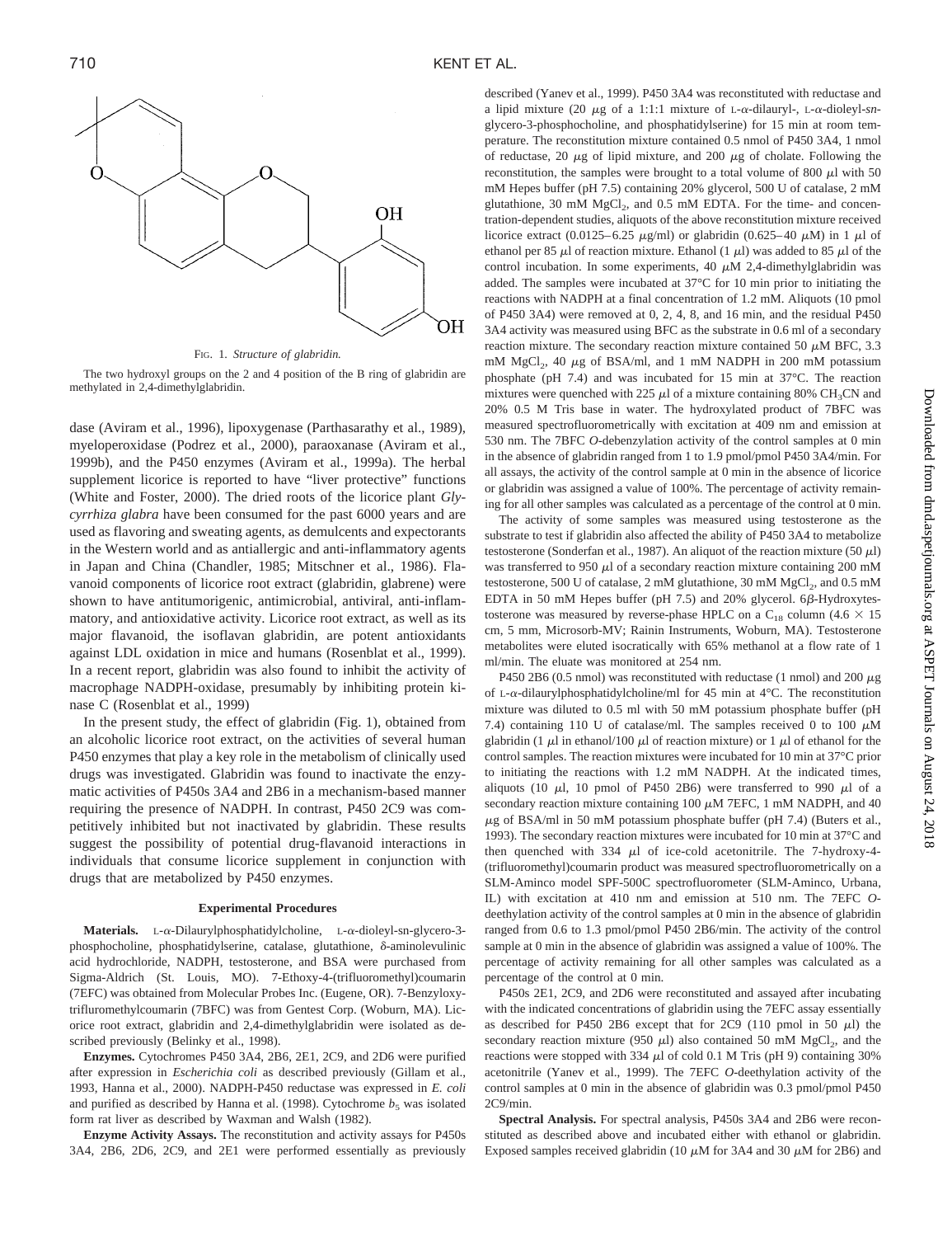P450 3A4 was reconstituted with reductase and lipid, incubated with licorice root extract, and evaluated for 7BFC activity as described under *Experimental Procedures*. The data shown represents the averages and ranges from duplicate samples.

|                       | % Activity Remaining |                  |  |
|-----------------------|----------------------|------------------|--|
| Licorice Root Extract | $0 \text{ min}$      | $15 \text{ min}$ |  |
| $\mu$ g/ml            |                      |                  |  |
| $\Omega$              | 100                  | $103 \pm 1$      |  |
| 1.4                   | $110 \pm 7$          | $73 \pm 2$       |  |
| 6.9                   | $110 \pm 1$          | $45 \pm 1$       |  |
| 14                    | $79 \pm 2$           | $25 \pm 1$       |  |
| 69                    | $40 \pm 3$           | $12 \pm 2$       |  |

no NADPH, whereas inactivated samples were incubated with glabridin and NADPH for 20 min (for P450 3A4) or 10 min (for P450 2B6) at 37°C. At 0 and 20 or 10 min (for P450s 3A4 or 2B6, respectively) after adding NADPH, aliquots were removed to test for enzymatic activity with 7BFC (for P450 3A4) or 7EFC (for P450 2B6). At the same times, 100 pmol of each P450 were removed and transferred into 900  $\mu$ l of 50 mM potassium phosphate buffer (pH 7.4) containing 0.6% Tergitol Nonidet P-40 and 40% glycerol (quench buffer). P450-reduced CO spectra were recorded as described by Omura and Sato (1964).

**HPLC Analysis.** For HPLC analysis, samples containing 100 pmol of P450 3A4 or P450 2B6 were injected onto a  $C_4$  column (4.9  $\times$  250 mm; Vydac/The Separations Group, Hesperia, CA) equilibrated with 40% CH<sub>3</sub>CN, 0.1% trifluoroacetic acid. The components were resolved by increasing the percentage of CH3CN to 80% over 30 min at a flow rate of 1 ml/min. The elution of native or modified intact heme was monitored at 405 nm and also with diode array spectroscopy from 220 to 500 nm to detect possible heme fragments. The areas under the heme peaks were integrated using the Millennium software (Waters Corp., Milford, MA). The protein components in the reaction mixture were monitored at 280 nm.

### **Results**

**Effect of Licorice Root Extract on the Activity of P450 3A4 in the Reconstituted System.** The data in Table 1 suggest that an alcoholic extract of licorice root (1.4 to 69  $\mu$ g/ml) inhibited the 7BFC activity of P450 3A4 in a dose-dependent manner. An activity loss of more than 50% was observed when P450 3A4 in the reconstituted system was incubated with 6.9  $\mu$ g/ml of licorice extract for 15 min in the presence of NADPH whereas no inhibition was seen at 0 time. Higher concentrations of extract (14 and 69  $\mu$ g/ml) resulted in inhibition of the 7BFC activity already at 0 min compared with control incubations. Presumably this inhibition was due to carryover of the licorice root extract into the secondary BFC reaction mixture. The final concentrations of licorice root extract in the secondary reaction mixtures were 0.035, 0.173, 0.35, and 1.73  $\mu$ g/ml.

The effect of increasing concentrations of licorice root extract on the 7BFC activity of P450 3A4 was examined as a function of the incubation time with NADPH. The data in Fig. 2 illustrate that the activity loss was both concentration- and time-dependent. The data also show that for the concentrations tested, inactivation occurred after an initial lag period of approximately 5 to 10 min. This observation could indicate several possibilities: 1) licorice root extract or a component in the extract has to be metabolized to a product that has to accumulate to a sufficiently high concentration and then, upon further metabolism, results in the formation of an inactivating species; or 2) one or more components in licorice root extract may be metabolized by P450 3A4, and the ones that are turned over most readily need to be removed by metabolism before the inactivating compound can be enzymatically converted to a reactive intermediate.

**Effect of Glabridin on the BFC Activity of P450 3A4 in the**



FIG. 2. *Effect of licorice root extract on the 7BFC O-debenzylation activity of P450 3A4.*

P450 3A4 was reconstituted and incubated with licorice root extract as described under *Experimental Procedures*. At the indicated time points, samples were removed and assayed for activity remaining. The amounts of the extract added were ( $\Box$ ) 0, ( $\diamond$ ) 0.0125  $\mu$ g/ml, ( $\bullet$ ) 0.125  $\mu$ g/ml, ( $\odot$ ) 1.25  $\mu$ g/ml, and ( $\bullet$ ) 6.25  $\mu$ g/ml. Each data point represents the average and the error from two separate experiments.

**Reconstituted System.** Based on the results obtained with the licorice root extract, glabridin, (Fig. 1) a purified component of this extract, was examined for its ability to inactivate P450 3A4. Initial observations with 50  $\mu$ M glabridin showed that both the 7BFC  $O$ -debenzylation activity and the testosterone hydroxylation activity of P450 3A4 were completely inactivated following 15 min of incubation in the presence of NADPH (data not shown). Since the 7BFC *O*-debenzylation activity is easier to measure and faster to perform than the testosterone assay, the 7BFC assay was used to assess activity losses in all subsequent experiments. The data in Fig. 3 show the loss in P450 3A4 activity following incubation with different concentrations of glabridin. The kinetic constants describing the inactivation were derived from the inset to Fig. 3. The rate of inactivation at 37°C was 0.14 min<sup>-1</sup>. The  $K_I$  for inactivation was 7  $\mu$ M, and the time required for the P450 3A4 activity to decrease by 50% was 5 min. Incubations with 5 to 40  $\mu$ M of glabridin resulted in initial losses in the BFC activity at 0 min. At these concentrations, the carryover of glabridin into the secondary reaction mixture was 0.125 to 1  $\mu$ M. Presumably this amount of glabridin was available for metabolism in the secondary reaction mixture and contributed to the activity loss observed at 0 min.

**Reversibility of Inactivation.** Table 2 shows that the inactivation of P450 3A4 by glabridin was not reversible when inactivated and control samples were dialyzed over night to remove free or bound glabridin. The minor increase in activity of the dialyzed samples compared with control samples probably reflects the removal of noncovalently bound glabridin. Addition of fresh reductase to the dialyzed samples also did not result in a substantial recovery of the enzymatic activity, suggesting that the loss in activity occurred because of inactivation of P450 3A4 and not reductase.

**Effect of Glabridin on P450 3A4 Activity and Reduced CO Spectrum.** The loss in P450 3A4 activity was dependent on carrying out the incubation with glabridin in the presence of NADPH (Table 3). Samples incubated with glabridin but without NADPH showed no loss in activity or in the amount of the P450-reduced CO spectrum when compared with control incubations carried out in the absence of glabridin. When samples were incubated together with 10  $\mu$ M glabridin and NADPH, a 54% loss in enzymatic activity with a concurrent 42% loss in the P450-reduced CO spectrum was seen. When P450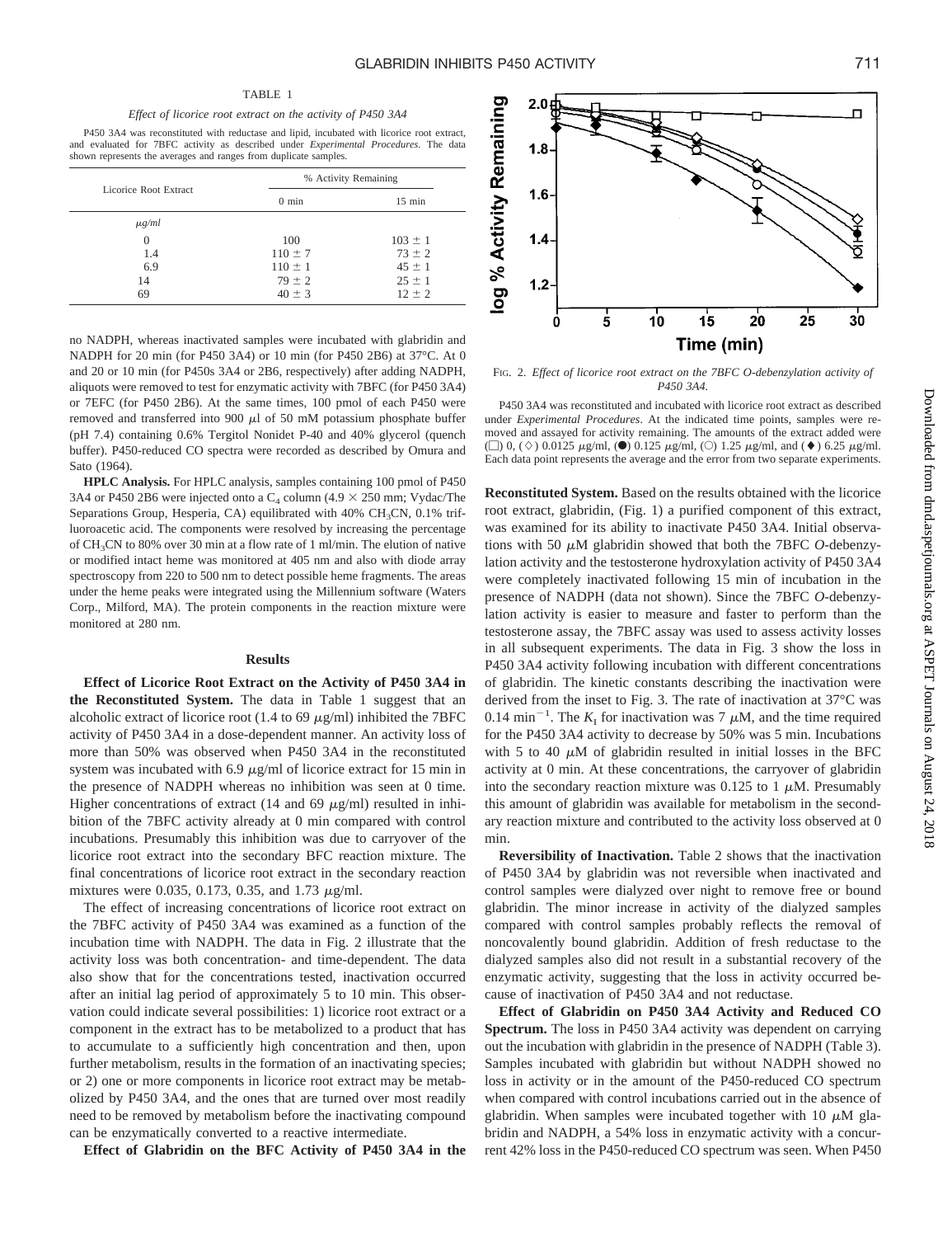

FIG. 3. *Effect of glabridin on the 7BFC O-debenzylation activity of P450 3A4.*

P450 3A4 was reconstituted and incubated with glabridin as described under *Experimental Procedures*. At the indicated time points, samples were removed and assayed for residual activity remaining. The concentrations of glabridin were  $\Box$ ) 0  $\mu$ M, ( $\blacklozenge$ ) 0.625  $\mu$ M, ( $\triangle$ ) 1.25  $\mu$ M, ( $\blacktriangle$ ) 2.5  $\mu$ M, ( $\heartsuit$ ) 3.0  $\mu$ M, ( $\blacksquare$ ) 5.0  $\mu$ M, ( $\triangledown$ ) 10  $\mu$ M, ( $\bullet$ ) 20  $\mu$ M, and ( $\diamond$ ) 40  $\mu$ M. The inset shows the double-reciprocal plot of the rates of inactivation of 7BFC *O*-deethylation activity as a function of the glabridin concentration. The data represent the mean and standard deviations from four separate experiments. The standard deviations for most points were smaller than the size of the symbol.

### TABLE 2

### *Effect of dialysis and fresh reductase on the activity of P450s 3A4 and 2B6 inactivated with glabridin*

P450s 3A4 and 2B6 were reconstituted with reductase and lipid, incubated with 10 or 30 M glabridin for 10 or 30 min, respectively, and evaluated for 7BFC or 7EFC activity followed by dialysis as described under *Experimental Procedures*. The data represent the mean and standard deviation of 2 to 4 samples from duplicate experiments.

|                                          | % Activity Remaining |             |  |
|------------------------------------------|----------------------|-------------|--|
| P450 Sample                              | Control              | Inactivated |  |
| 3A4 before dialysis                      | 100                  | $40 + 2$    |  |
| 3A4 after dialysis                       | 100                  | $57 \pm 3$  |  |
| $3A4$ after dialysis $+$ fresh reductase | 100                  | $67 \pm 2$  |  |
| 2B6 before dialysis                      | 100                  | $20 \pm 1$  |  |
| 2B6 after dialysis                       | 100                  | $34 \pm 1$  |  |
| $2B6$ after dialysis $+$ fresh reductase | 100                  | $33 + 3$    |  |

3A4 samples were incubated with higher concentrations of glabridin (30  $\mu$ M), a greater loss in activity with a concurrent loss in the P450-reduced CO spectrum was seen.

**HPLC and Diode Array Analysis of P450 3A4 and Glabridin-Inactivated P450 3A4 Heme.** A loss in the P450 CO-reduced spectrum may have resulted as a consequence of heme alkylation or heme destruction by a glabridin reactive intermediate. However, it has been shown that a loss in the CO-reduced spectrum may also occur without destruction of the heme (Kent et al., 2001). Therefore, P450 3A4 samples that either were exposed to glabridin or inactivated with glabridin were examined using HPLC separation and diode array detection from 220 to 500 nm. The diode array spectrum of the heme moiety from glabridin-exposed control or glabridin-inactivated P450 3A4 samples was identical in both spectra showing a maximal absorbance at 405 nm for the intact heme moiety (data not shown). When the area under the heme peaks (detected at 405 nm) from control and inactivated samples were compared, a loss of heme was observed in all inactivated samples that was comparable to the loss in activity (Table 4). No additional peaks eluting at later times with an absorbance at 405 nm indicative of glabridin-modified heme products were found. This observation suggested that some destruction of the heme had occurred resulting in a loss of spectrally detectable heme at 405 nm.

**Effect of 2,4-Dimethylglabridin on the P450 3A4 Activity.** Unlike glabridin, the 2,4-dimethyl derivative of glabridin is not an antioxidant. When P450 3A4 was incubated with 40  $\mu$ M 2,4-dimethylglabridin no loss in activity was observed (open triangles) (Fig. 4). In contrast, incubations with 40  $\mu$ M glabridin again resulted in inactivation of the enzyme.

**Effect of Glabridin on the 7EFC Activity of P450 2B6.** Purified P450 2B6 in the reconstituted system was also inactivated by glabridin in a time- and concentration-dependent manner (Fig. 5). The kinetic constants describing the inactivation event were derived from the inset to Fig. 5. The concentration of glabridin required to obtain half-maximal inactivation was 12  $\mu$ M. The rate of inactivation at  $37^{\circ}$ C was 0.08 min<sup>-1</sup>, and the time required for one-half of the P450 2B6 7EFC *O*-deethylation activity to disappear was 8.3 min. A loss in activity at 0 min was again observed when the concentrations of glabridin in the primary reaction mixture were greater than 50  $\mu$ M. Presumably this initial activity loss was due to the carryover of glabridin into the secondary 7EFC reaction mixture allowing for further metabolism of glabridin and additional inactivation of some of the P450 2B6 molecules. The concentration of glabridin in the secondary reaction mixture was between 0.5 and 1  $\mu$ M.

**Effect of Glabridin on P450 2B6 Activity, Reduced-CO Spectrum, and Heme Retention.** The inactivation of P450 2B6 by glabridin required a catalytic step since the loss in activity was dependent on carrying out the incubations in the presence of NADPH (Table 3). Samples incubated with glabridin but without NADPH showed no time-dependent loss in activity or significant loss in the P450-reduced CO spectrum when compared with control incubations carried out in the absence of glabridin. When P450 2B6 samples were incubated together with 30  $\mu$ M glabridin and NADPH, a 63% loss in enzymatic activity was seen. However, unlike the results obtained with P450 3A4, most of the P450 2B6 was able to form a reduced CO complex. Similarly, HPLC separation followed by diode array detection of the P450 2B6 heme showed that glabridin-inactivated samples, which had lost 80% in activity, lost only 18% of the detectable heme at 405 nm (Table 4).

**Reversibility of Inactivation.** Table 2 shows that the inactivation of P450 2B6 by glaridin was not reversible by overnight dialysis to remove free or noncovalently-bound glabridin. As with inactivated P450 3A4, the addition of fresh reductase to the dialyzed samples did not lead to a significant recovery of the enzymatic activity, again suggesting that the inactivation event occurred because of a modification on the P450 and not the reductase.

**Effect of Glabridin on the Activities of P450s 2C9, 2D6, and 2E1.** With P450 2C9, no significant time-dependent loss indicative of mechanism-based inactivation was observed. However, the activity of purified P450 2C9 in the reconstituted system was inhibited by 1, 10, and 100  $\mu$ M glabridin in a concentration-dependent manner with 50% inhibition occurring at approximately 100  $\mu$ M glabridin (Fig. 6). The activity of P450 2D6 was unaffected at concentrations of 1 or 10  $\mu$ M glabridin and slightly inhibited (approximately 15%) when the concentration of glabridin was increased to 100  $\mu$ M (data not shown). P450 2E1 was not affected when incubated with glabridin and NADPH at the same concentrations used for P450s 2C9 and 2D6 (data not shown).

### **Discussion**

The use of herbal supplements has been widespread in Europe and Asia for many centuries, and there is also a more recent trend toward using natural remedies in the United States. Since these supplements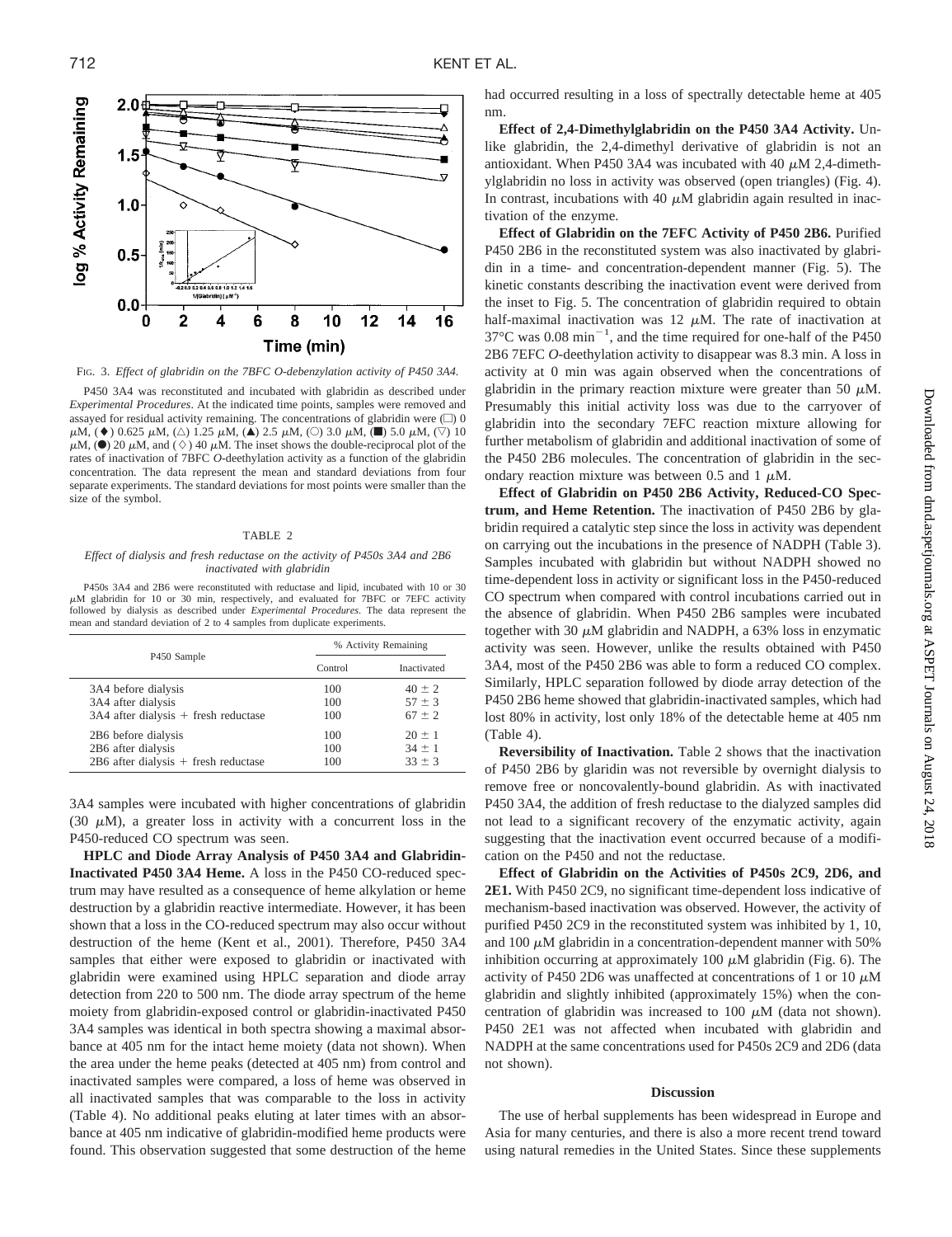# GLABRIDIN INHIBITS P450 ACTIVITY 713

#### TABLE 3

### *Effect of glabridin on the catalytic activity and P450 reduced CO spectrum of P450s 3A4 and 2B6*

P450s 3A4 and 2B6 were reconstituted with reductase and lipid, incubated with 10 or 30  $\mu$ M glabridin, respectively, and evaluated for 7BFC activity and P450-reduced CO spectra as described under *Experimental Procedures*. The data shown represents the mean and standard deviation from three experiments.

| P450 Incubation Conditions                                                          |                                   | % Activity Remaining                   |                                          |                                 | % CO Spectrum Remaining                |                                        |
|-------------------------------------------------------------------------------------|-----------------------------------|----------------------------------------|------------------------------------------|---------------------------------|----------------------------------------|----------------------------------------|
|                                                                                     | $0 \text{ min}$                   | $15$ min                               | $30 \text{ min}$                         | $0 \text{ min}$                 | $15 \text{ min}$                       | $30 \text{ min}$                       |
| $3A4 - Glabridin + NADPH$<br>$3A4 + Glabridin - NADPH$<br>$3A4 + Glabridin + NADPH$ | 100<br>$94 \pm 3$<br>$94 \pm 3$   | $97 \pm 2$<br>$95 \pm 3$<br>$36 \pm 1$ | $98 \pm 4$<br>$79 \pm 13$<br>$37 \pm 15$ | 100<br>$99 \pm 2$<br>$99 \pm 2$ | $86 \pm 2$<br>$93 \pm 3$<br>$58 \pm 1$ | $95 \pm 7$<br>$87 \pm 6$<br>$85 \pm 6$ |
| $2B6 - Glabridin + NADPH$<br>$2B6 + Glabridin - NADPH$<br>$2B6 + Glabridin + NADPH$ | 100<br>$83 \pm 17$<br>$83 \pm 17$ |                                        | 100<br>$102 \pm 10$<br>$102 \pm 10$      |                                 |                                        |                                        |

# TABLE 4

# *Effect of glabridin on the activity and P450 heme of P450s 3A4 and 2B6*

P450s 3A4 and 2B6 were reconstituted with reductase and lipid and incubated with 10 or 30  $\mu$ M glabridin, respectively, as described under *Experimental Procedures*. Samples were removed and assayed for activity and for heme by reverse-phase HPLC with diode array detection at 405 nm. The data shown represent the mean and standard deviation from three to four experiments.

| P450 Incubation Conditions                                                            |                         | % Activity Remaining            |                           |                         | % Heme Remaining  |  |
|---------------------------------------------------------------------------------------|-------------------------|---------------------------------|---------------------------|-------------------------|-------------------|--|
|                                                                                       | $0 \text{ min}$         | $15$ min                        | $30 \text{ min}$          | $15$ min                | $30 \text{ min}$  |  |
| $3A4 - Glabridin + NADPH$<br>$3A4 + Glabridin + NADPHa$<br>$3A4 + Glabridin + NADPHa$ | 100<br>$84 \pm 2$<br>84 | $98 \pm 1$<br>$47 \pm 10$<br>22 | $105 \pm 3$<br>$20 \pm 1$ | 100<br>$60 \pm 2$<br>30 | 100<br>$87 \pm 6$ |  |
| $2B6 - Glabridin + NADPH$<br>$2B6 + Glabridin + NADPH$                                | 100<br>$59 \pm 2$       |                                 |                           |                         |                   |  |

The data shown is from separate experiments using different concentrations of glabridin. Samples were incubated either with  $10 \mu$ M glabridin (first data set) or  $30 \mu$ M glabridin (second data set from one experiment).



FIG. 4. *Effect of glabridin and 2,4-dimethylglabridin on the 7BFC activity of P450 3A4.*

P450 3A4 was reconstituted and incubated with glabridin as described under *Experimental Procedures*. At the indicated time points, samples were removed and assayed for residual activity remaining. The samples were incubated with  $(\nabla)$ ethanol, ( $\bullet$ ) 40  $\mu$ M glabridin, or ( $\blacktriangle$ ) 40  $\mu$ M 2,4-dimethylglabridin. The data shown represent the mean and standard deviation from three separate experiments.

are largely unregulated and have not been systematically tested, there is some concern as to the effect of simultaneous consumption of herbal and clinically used drugs (Chang, 2000). With the exceptions of grapefruit juice and St. John's wort extract, relatively little is known about potential drug-nutrient interactions of herbal or food supplements (Schmiedlin-Ren et al., 1997, Orbach, 2000). To address this issue, the effects of glabridin on the activities of human P450s in the reconstituted system were examined. Glabridin is the major ethanol extractable component and the most potent antioxidant against LDL oxidation found in licorice root. Licorice root extract and glabridin were found to inactivate P450 3A4 in a time-, concentration-,



FIG. 5. *Effect of glabridin on the 7EFC O-deethylation activity of P450 2B6.*

P450 2B6 was reconstituted and incubated with glabridin as described under *Experimental Procedures*. At the indicated time points, samples were removed and assayed for residual activity remaining. The concentrations of glabridin were  $\Box$  0  $\mu$ M,  $\Box$  10  $\mu$ M,  $(\nabla)$  20  $\mu$ M,  $(\nabla)$  30  $\mu$ M,  $(\diamond)$  50  $\mu$ M,  $(\diamond)$  75  $\mu$ M, and  $(\circ)$  100  $\mu$ M. The inset shows the double-reciprocal plot of the rates of inactivation of the 7EFC *O*-deethylation activity as a function of glabridin concentration. The data shown represent the mean and standard deviation from three to four separate experiments. The standard deviations for some points were smaller than the size of the symbol.

and NADPH-dependent manner, indicative of mechanism-based inactivation. Metabolism of glabridin by P450 3A4 resulted mainly in the destruction of the heme moiety since the loss in activity with different concentrations of glabridin correlated well with the loss in the P450 3A4-reduced CO spectrum and HPLC detectable heme at 405 nm. No other peaks indicative of glabridin-alkylated heme eluting after the native heme were detected at 405 nm. Presumably glabridin metabolism generated reactive intermediates that resulted in heme fragmentation. Incubations with 2,4-dimethylglabridin did not lead to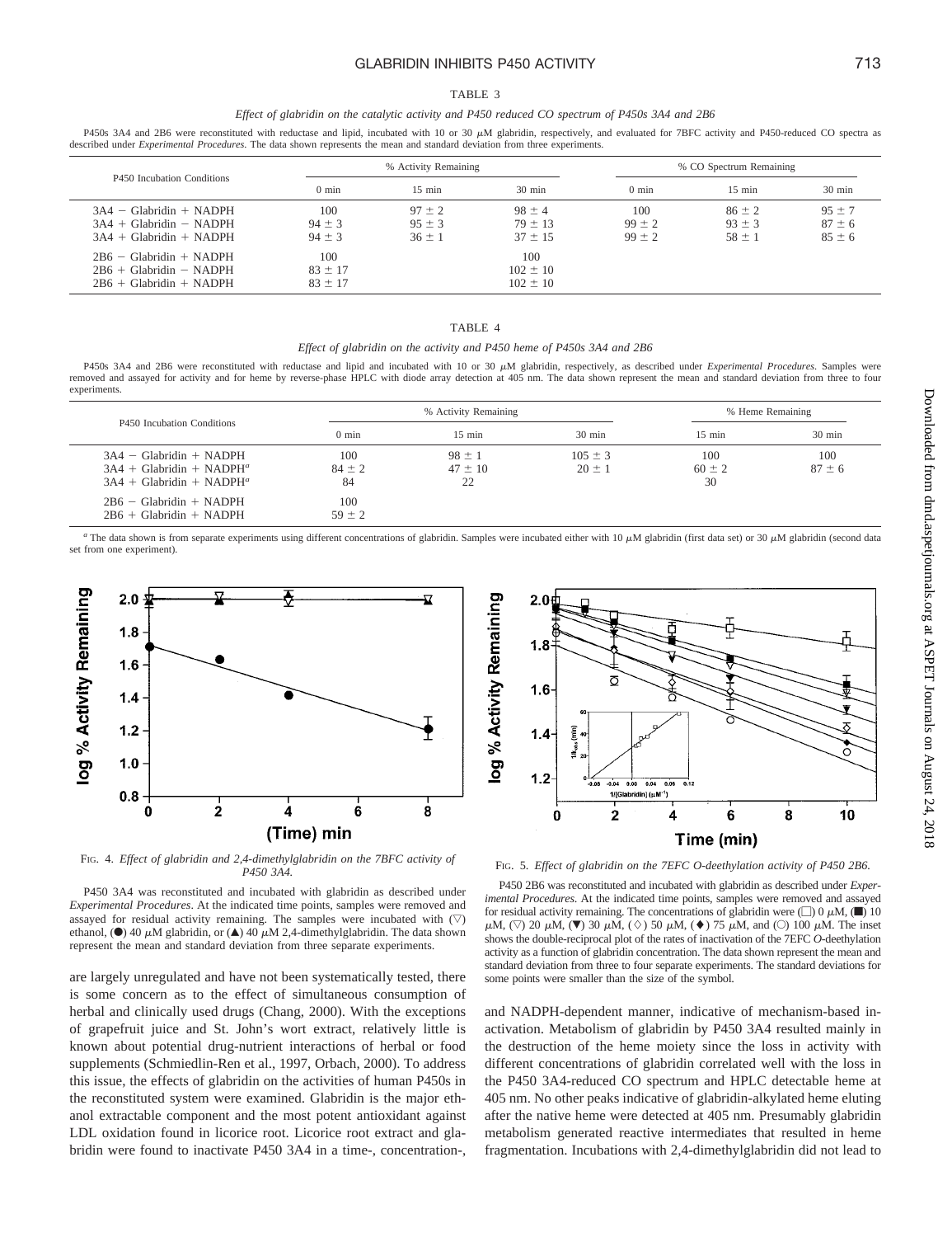

FIG. 6. *Effect of glabridin on the activity of P450 2C9.*

P450 2C9 was reconstituted and incubated with glabridin as described under *Experimental Procedures*. At the indicated time points, samples were removed and assayed for activity remaining. The concentrations of glabridin were  $(\nabla)$  0  $\mu$ M,  $(\bullet)$ 1  $\mu$ M, (O) 10  $\mu$ M, and ( $\blacksquare$ ) 100  $\mu$ M. The data shown represent the average and error from two separate experiments.

a loss in the enzymatic activity of P450 3A4. This observation could be the result of an inability of the methylated compound to bind or be metabolized. Alternatively, 2,4-dimethylglabridin could be metabolized to products that were not capable of inactivating P450 3A4. Neither glabridin nor the 2,4-dimethylglabridin was able to elicit a binding spectrum with P450 3A4 making spectral analysis of binding not feasible. Incubation of glabridin or 2,4-dimethylglabridin with P450 3A4 and NADPH in the reconstituted system for 30 min followed by extraction, HPLC separation, and diode array detection indicated that there was a decrease in the glabridin parent compound and an appearance of glabridin-related metabolites when compared with control samples. In contrast, no significant decrease in the 2,4-dimethylglabridin or the appearance of 2,4-dimethylglabridin metabolites was observed under similar conditions (data not shown). This suggested that the two hydroxyl groups on the  $2'$  and  $4'$  position of the flavenoid B ring of glabridin, which are believed to be essential for its antioxidative activity (Belinky et al., 1998), are also required for P450 3A4 inactivation.

The P450 2B6 7EFC activity also was inactivated by glabridin with characteristics indicative of mechanism-based inactivation. The inactivation was time- and concentration-dependent and required the presence of both NADPH and glabridin. However, little loss in the heme of P450 2B6 was observed when the reduced CO binding spectrum or the heme of the inactivated sample was measured and compared with the noninactivated controls. As was observed with glabridin-inactivated P450 3A4 samples, the inactivation of P450 2B6 was not reversible by dialysis and was not due to modification of the reductase. Presumably metabolism of glabridin by P450 2B6 generated a reactive intermediate that bound to the apoprotein. Liquid chromatography-mass spectrometry analysis of the glabridin-modified P450 2B6 did not yield any useful information about this putative adducted apo-protein. This result was not unexpected since in many instances adducted P450 2B6 could not be analyzed because it aggregated and either failed to ionize or transfer into the vapor phase (unpublished observations).

The 7EFC activity of P450 2C9 was also affected by glabridin. With this P450 isoform, a concentration-dependent loss in activity indicative of enzyme inhibition was observed. No change in the 7EFC activities of P450s 2D6 and 2E1 was observed when these enzymes were incubated with glabridin in the presence of NADPH.

Licorice root extract and its major flavonoid antioxidant glabridin seem to have a variety of beneficial effects on cells, presumably due to their antioxidative capacity (Rosenblat et al., 1999; Aviram, 2001). The current findings now also indicate that glabridin and possibly other components of alcoholic licorice root extract inactivate or inhibit the activities of some human P450 enzymes in vitro. These effects on P450 enzymes may play a role in the reported antiatherosclerotic activity of glabridin. Furthermore, these effects on P450 enzymes may indicate the possibility for drug-nutrient interactions, particularly in cases in which irreversible inactivation of the enzyme occurs.

**Acknowledgments.** We greatly appreciate the help of Chitra Sridar with the purification of P450s 3A4, 2C9, and 2D6.

## **References**

- Aniant C, Hayashi Y, André F, and Delaforge M (2001) Molecular requirements for inhibition of cytochrome P450 activities by roquefortine. *Chem Res Toxicol* **14:**1259–1265.
- Aviram M (2000) Review of human studies on oxidative damage and antioxidant protection related to cardiovascular diseases. *Free Radic Res* **33**:S85–S97.
- Aviram M, Dornfeld L, Rosenblat M, Vokova N, Kaplan M, Coleman R, Hayek T, Presser D, and Fuhrman B (2000) Pomegranate juice consumption reduces oxidative stress, atherogenic modificatioins to LDL, and platelet aggregation: LDL studies in humans and in atherosclerotic apolipoprotein E-deficient mice. *Am J Clin Nutr* **71**:1062–1076.
- Aviram M, Kent UM, and Hollenberg PF (1999a) Microsomal cytochromes P45. catalyze the oxidation of low density lipoprotein. *Atherosclerosis* **143**:253–260.
- Aviram M, Rosenblat, Billecke S, Erogul J, Sorenson R, Bisgaier CI, Newton RS, and La Du BN (1999b) Human serum paraoxanase (PON1) is inactivated by oxidized low density lipoprotein and preserved by antioxidants. *Free Radic Biol Med* **26:**892–904.
- Aviram M, Rosenblat M, Etzioni A, and Levi R (1996) Activation of NADPH oxidase but not of 15-lipoxygenase by low density lipoprotein (LDL) in the presence of copper ions is required for LDL oxidation by macrophages. *Metabolism* **45**:1069–1079.
- Belinky PA, Aviram M, Mahmood S, and Vaya J (1998) Structural aspects of the inhibitory effect of glabridin on LDL oxidation. *Free Radic Biol Med* **24**:1419–1429.
- Brady JF, Ishizaki H, Fukuto JM, Lin MC, Fadel A, Gapac JM, and Yang CS (1991) Inhibition of cytochrome P-450 2E1 by diallyl sulfide and its metabolites. *Chem Res Toxicol* **4:**642–647. Buters JT, Schiller CD, and Chou RC (1993) A highly sensitive tool for the assay of cytochrome
- P450 activity in rat, dog, and man. *Biochem Pharmacol* **46:**1577–1584.
- Chan WK and Delucchi AB (2000) Reservatol, a red wine constituent, is a mechanism-based inactivator of cytochrome P450 3A4. *Life Sci* **67:**3103–3112.
- Chandler RF (1985) Licorice, more than just a flavour. *Can Pharm J* **118:**420–424.
- Chang J (2000) Medicinal herbs: drugs or dietary supplements. *Biochem Pharmacol* **59:**211–219.
- Chang TKH, Yu L, Maurel P, and Waxman DJ (1997) Enhanced cyclophosphamide activation in primary human hepatocyte cultures: response to cytochrome P-450 inducers and autoinduction by oxazaphosphorines. *Cancer Res* **57:**1946–1954.
- Conaway CC, Jiao D, and Chung F-L (1996) Inhibition of rat liver cytochrome P450 isozymes by isothiocyanates and their conjugates: a structure activity relationship study. *Carcinogenesis* **17:**2423–2427.
- Fuhrman B and Aviram M (2001b) Flavonoids protect LDL from oxidation and attenuate atherosclerosis. *Curr Opin Lipidol* **12:**41–48.
- Gillam EM, Baba T, Kim BR, Ohmori S, and Guengerich FP (1993) Expression of modified human cytochrome P450 3A4 in *Escherichia coli* and purification and reconstitution of the enzyme. *Arch Biochem Biophys* **305:**123–131.
- Goosen TC, Mills DE, and Hollenberg PF (2000) Effects of benzylisothiocyanate on rat and human cytochrome P450: Identification of metabolites formed by P450 2B1. *J Pharmacol Exp Ther* **296**:198–206.
- Hanna IH, Reed JR, Guengerich FP, and Hollenberg PF (2000) Expression of human cytochrome P450 2B6 in *Escherichia coli*: characterization of catalytic activity and expression levels in human liver. *Arch Biochem Biophys* **376:**206–216.
- Hanna IH, Teiber JF, Kokones KL, and Hollenberg PF (1998) Role of alanine at position 363 of cytochrome P450 2B2 in influencing the NADPH- and hydrogen peroxide-supported activities. *Arch Biochem Biophys* **350**:324–332.
- He K, Iyer KR, Hayes RN, Sinz MW, Woolf TF, and Hollenberg PH (1998) Inactivation of cytochrome P450 3A4 by bergamottin, a component of grapefruit juice. *Chem Res Toxicol* **11:**252–259.
- Höld KM, Sirisoma NS, and Casida JE (2001) Detoxification of  $\alpha$  and *B*-thujones (the active ingredients of absinth): Site specific and species differences in cytochrome P450 oxidation in vitro and in vivo. *Chem Res Toxicol* **14:**589–596.
- Kent UM, Roberts ES, Chun J, Hodge K, Juncaj J, and Hollenberg PF (1998) Inactivation of cytochrome P450 2E1 by *tert*-butylisothiocyanate. *Chem Res Toxicol* **11:**1154–1161.
- Kent UM, Roberts-Kirchhoff ES, Moon N, Dunham RW, and Hollenberg PF (2001) Spectral studies of *tert*-butyl isothiocyanate-inactivated P450 2E1. *Biochemistry* **40:**7253–7261.
- Mitschner LA, Drake S, Gollapudi SR, Harris JA, and Shankel DM (1986) Isolation and identification of higher plant agents active in antimutagenic assay systems: *Glycyrrhiza glabra*, in *Antimutagenesis and Anticarcinogenesis Mechanisms* (Shankel DM, Hartman PE, Kada T, and Hollaender A, eds) pp 153–165, Plenum Press, New York.
- Obach RS (2000) Inhibition of human cytochrome P450 enzymes by constituents of St. John's Wort, an herbal preparation used in the treatment of depression *J Pharmacol Exp Ther* **294**:88–95.
- Obermeier MT, White RE, and Yangs CS (1995) Effects of bioflavonoids on hepatic P450 activities. *Xenobiotica* **25**:575–584.
- Omura T and Sato R (1964) The carbon-monoxide binding pigment of liver microsomes *J Biol Chem* **239**:2370–2378.